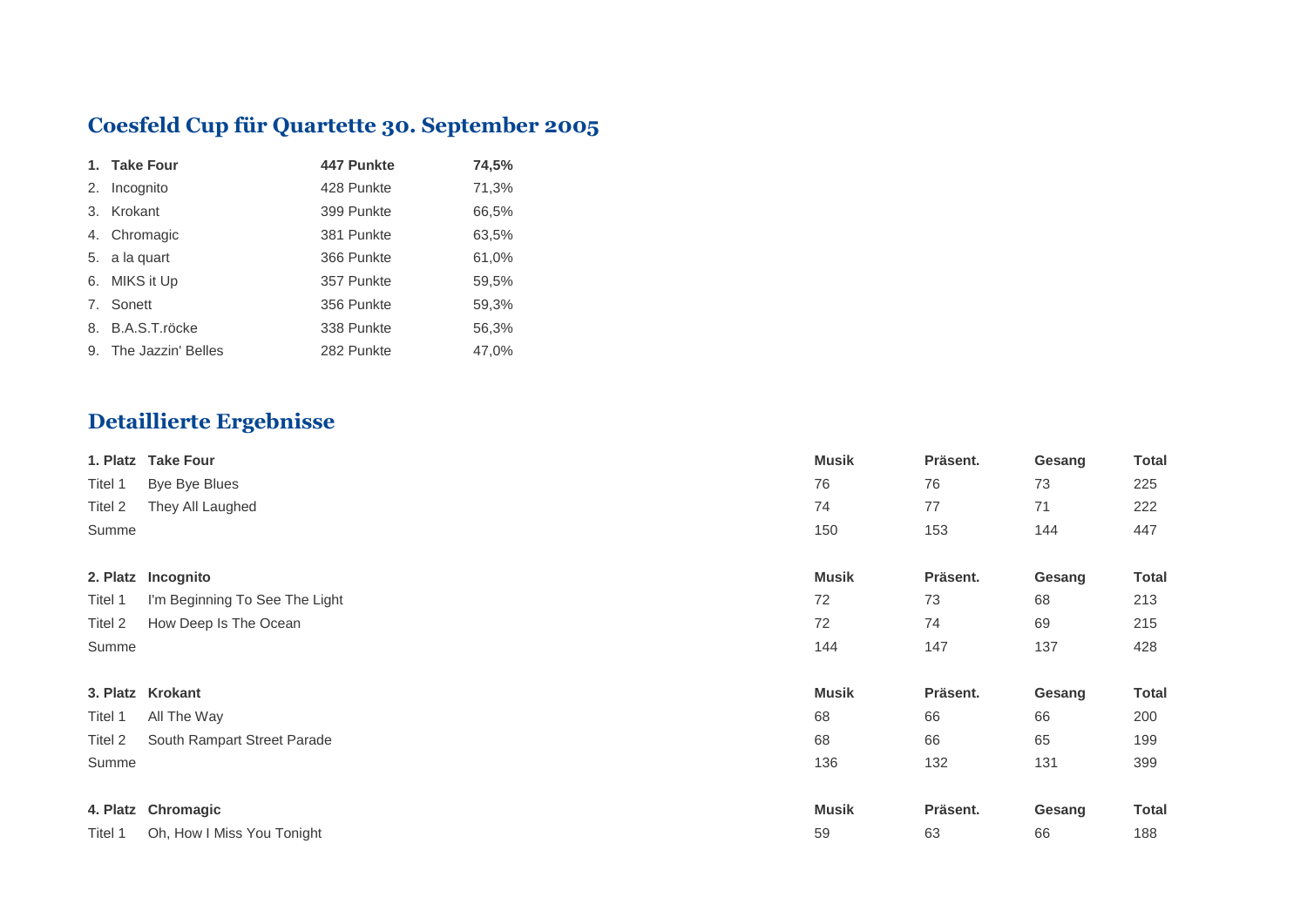| Titel 2         | Angry / Bill Bailey Medley             | 63           | 65       | 65     | 193          |
|-----------------|----------------------------------------|--------------|----------|--------|--------------|
| Summe           |                                        | 122          | 128      | 131    | 381          |
|                 |                                        |              |          |        |              |
|                 | 5. Platz a la quart                    | <b>Musik</b> | Präsent. | Gesang | <b>Total</b> |
| Titel 1         | I Wanna Be Loved By You                | 65           | 56       | 64     | 185          |
| Titel 2         | Lullaby In Ragtime                     | 60           | 57       | 64     | 181          |
| Summe           |                                        | 125          | 113      | 128    | 366          |
|                 |                                        |              |          |        |              |
|                 | 6. Platz MIKS it Up                    | <b>Musik</b> | Präsent. | Gesang | <b>Total</b> |
| Titel 1         | You Light Up My Life                   | 57           | 58       | 62     | 177          |
| Titel 2         | I Can't Give You  /Steppin' Out Medley | 56           | 61       | 63     | 180          |
| Summe           |                                        | 113          | 119      | 125    | 357          |
|                 |                                        |              |          |        |              |
| 7. Platz Sonett |                                        | <b>Musik</b> | Präsent. | Gesang | <b>Total</b> |
| Titel 1         | Side By Side                           | 61           | 57       | 62     | 180          |
| Titel 2         | If You Had All The World And Its Gold  | 59           | 57       | 60     | 176          |
| Summe           |                                        | 120          | 114      | 122    | 356          |
|                 |                                        |              |          |        |              |
|                 | 8. Platz B.A.S.T.röcke                 | <b>Musik</b> | Präsent. | Gesang | <b>Total</b> |
| Titel 1         | Will It Be Me This Time                | 57           | 52       | 59     | 168          |
| Titel 2         | The Moment I Saw Your Eyes             | 55           | 58       | 57     | 170          |
| Summe           |                                        | 112          | 110      | 116    | 338          |
|                 |                                        |              |          |        |              |
|                 | 9. Platz The Jazzin' Belles            | <b>Musik</b> | Präsent. | Gesang | <b>Total</b> |
| Titel 1         | My Honey's Lovin' Arms                 | 42           | 44       | 52     | 138          |
| Titel 2         | The White Cliffs Of Dover              | 47           | 42       | 55     | 144          |
| Summe           |                                        | 89           | 86       | 107    | 282          |

## **Die Jurymitglieder**

Gesang: David Wright